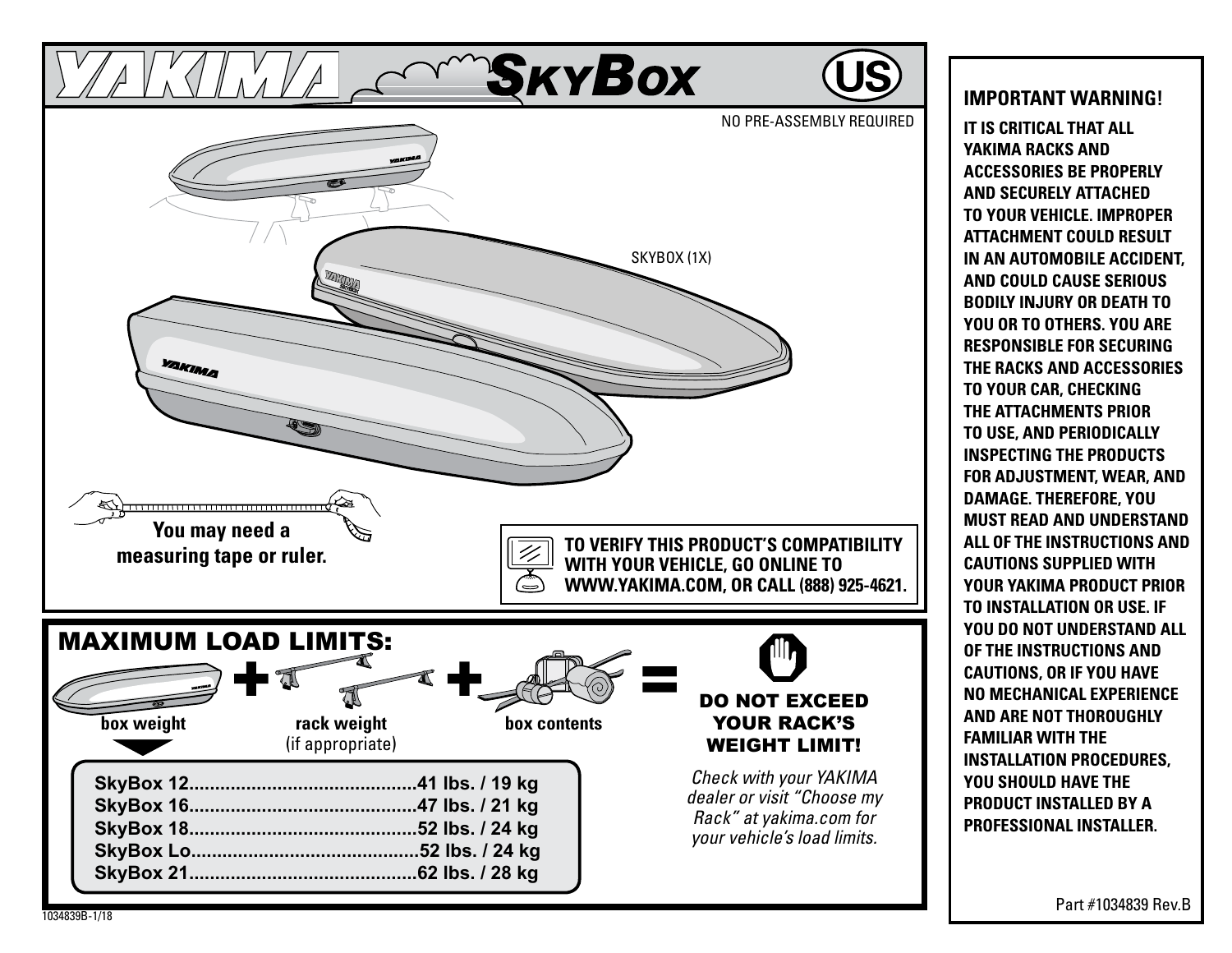

2

#### Open gear box.

- **Insert key. Turn counter clock-wise to unlock.**
- **Rotate handle (handle will not rotate if box is locked).**
- **Lift to open.**







# LOAD CARGO BOX ONTO VEHICLE: *If your vehicle has a fairing, you must*  6 *remove it if there is any interference.* **Place box on vehicle with clamps in front of crossbars.** *A friend could help with this.*  $\rightarrow$  $\blacksquare$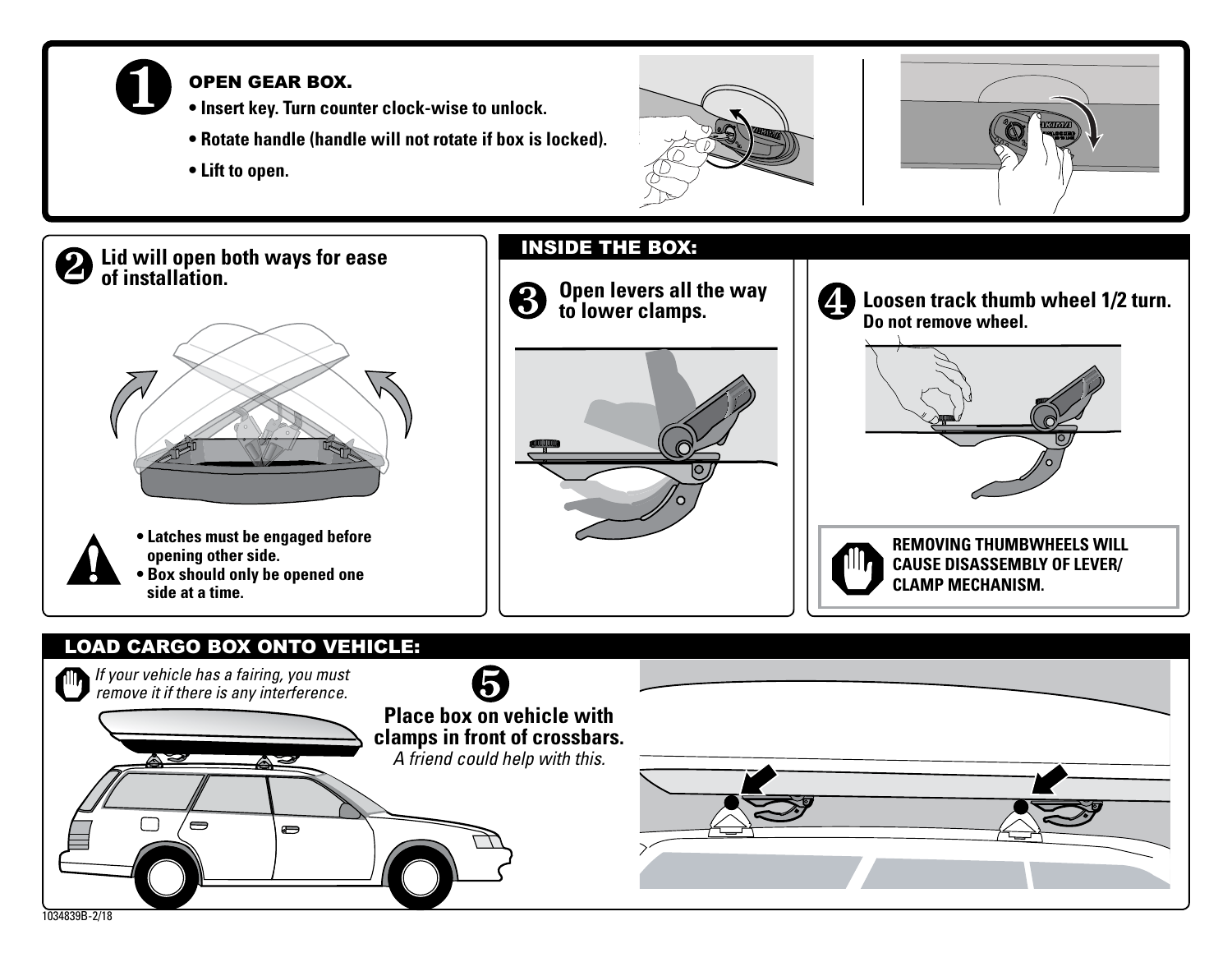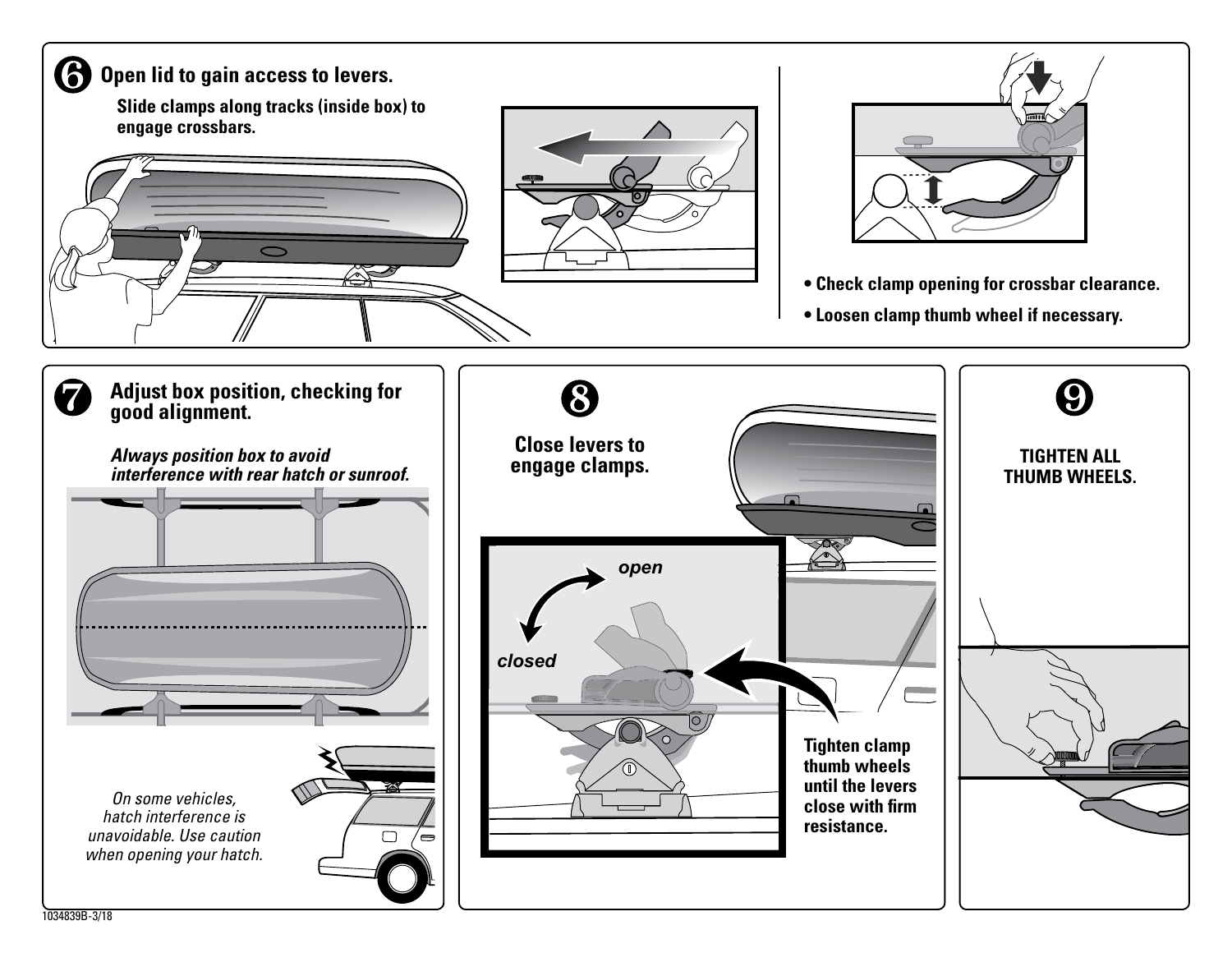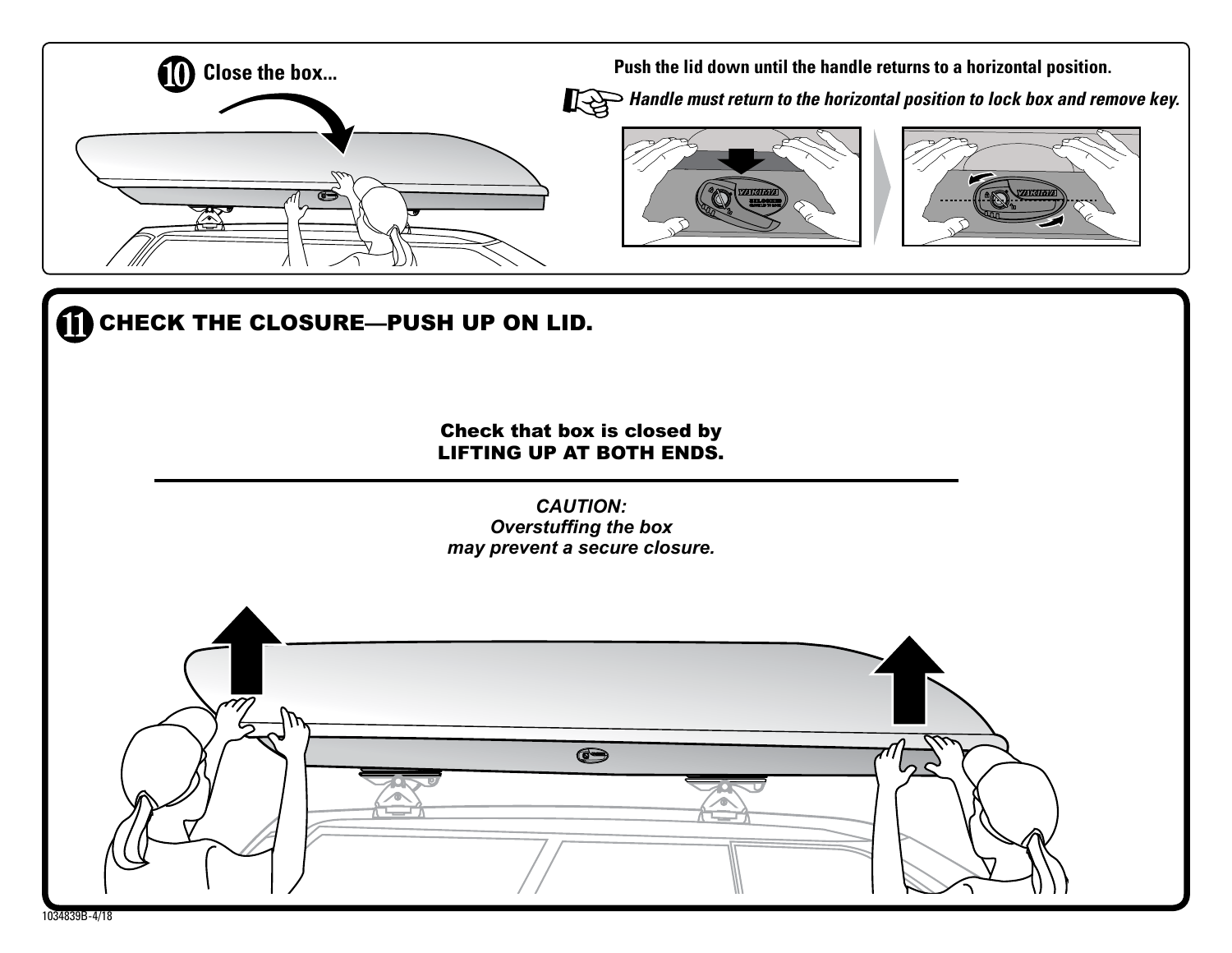# **P** CHECK INSTALLATION BEFORE DRIVING AWAY



*NOTE: Box must be closed and handle in horizontal position in order to lock box and remove key.*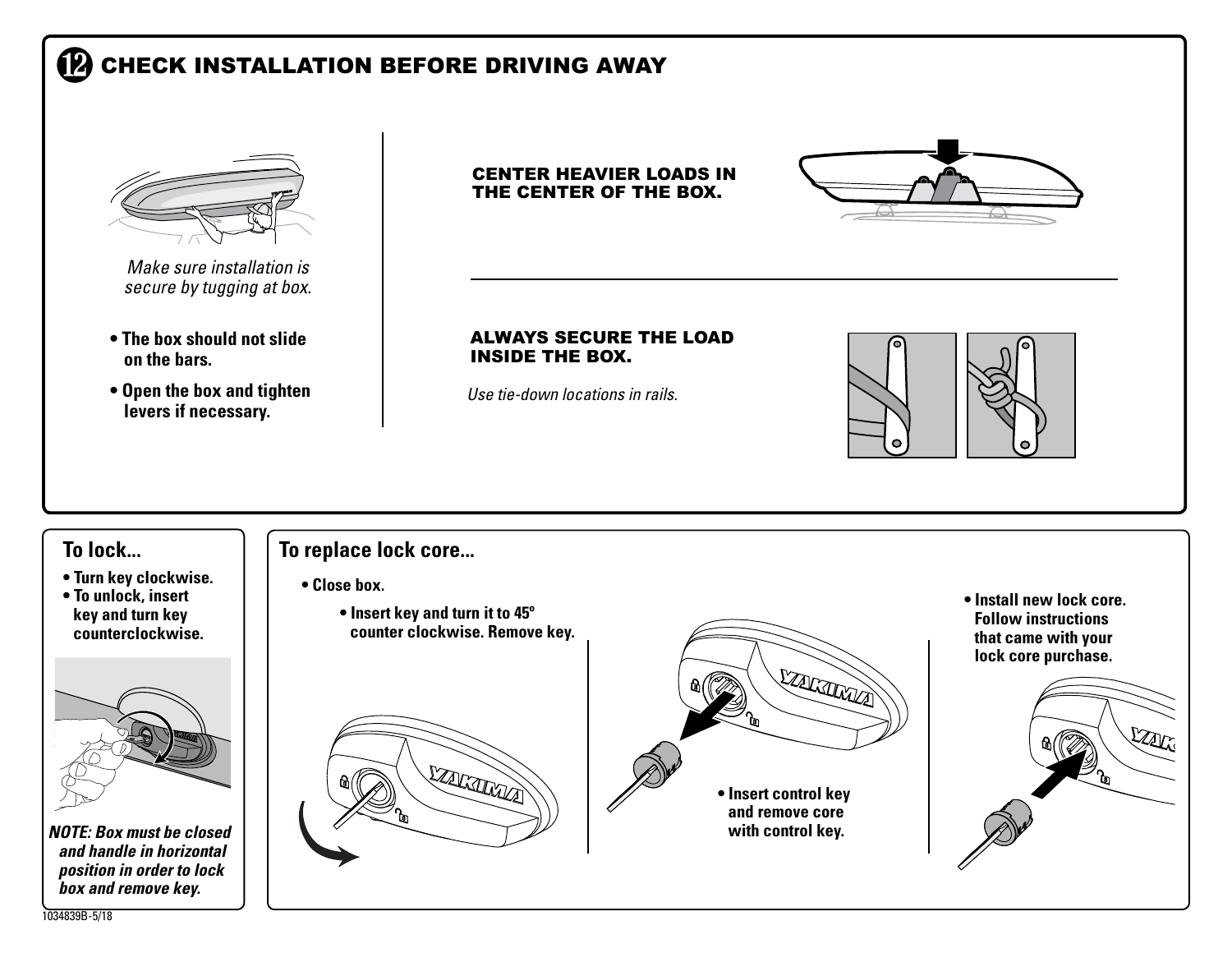#### TO REMOVE CARGO BOX:

- **Do not remove or adjust thumb wheels.**
- **Simply raise levers and remove box from crossbars.**

#### To reinstall:

**• With gear box adjusted to your vehicle, simply reload onto car, close levers and check for tightness.**



#### CARE AND MAINTENANCE

*YAKIMA cargo boxes should be cared for and maintained, especially in extreme weather conditions.*

- **To clean, use only mild detergents. Harsh detergents could damage the gear box surface.**
- **Protect your gear box from extreme temperatures, (heat or cold) during prolonged storage.**
- **Remove gear box before entering automatic car wash.**
- **Hardware such as locks should be lubricated with graphite or other dry lubricant.**

On some vehicles, hatch interference

If your vehicle has a rear hatch:

Use caution when opening your hatch.

is unavoidable.

CAUTION



*If your vehicle has a fairing, you must remove it if there is any interference.* 

*To retain the adjustments for your vehicle, leave thumb wheels tightened.* **Removing thumbwheels will cause disassembly of lever/clamp mechanism.**

READ THESE WARNINGS!

**Periodically** check the levers inside the box and tighten if necessary.

**Attachment hardware can loosen over time. Check and tighten if necessary , before each use.**

**Be sure all hardware is secured according to instructions. Failure to perform safety checks before driving away can result in property damage, personal injury , or death .**

### **KEEP THESE INSTRUCTIONS**

**If you need further technical assistance or replacement parts : Please contact your dealer or call us at (888) 925-4621 Monday through Friday, 7:00 a.m. to 5:00 p.m. PST.**



# This product is covered by YAKIMA's "Love It Till You Leave It" Limited Lifetime Warranty

To obtain a copy of this warranty, go online to www.yakima.com or email us at yakwarranty@ yakima.com or call (888) 925-4621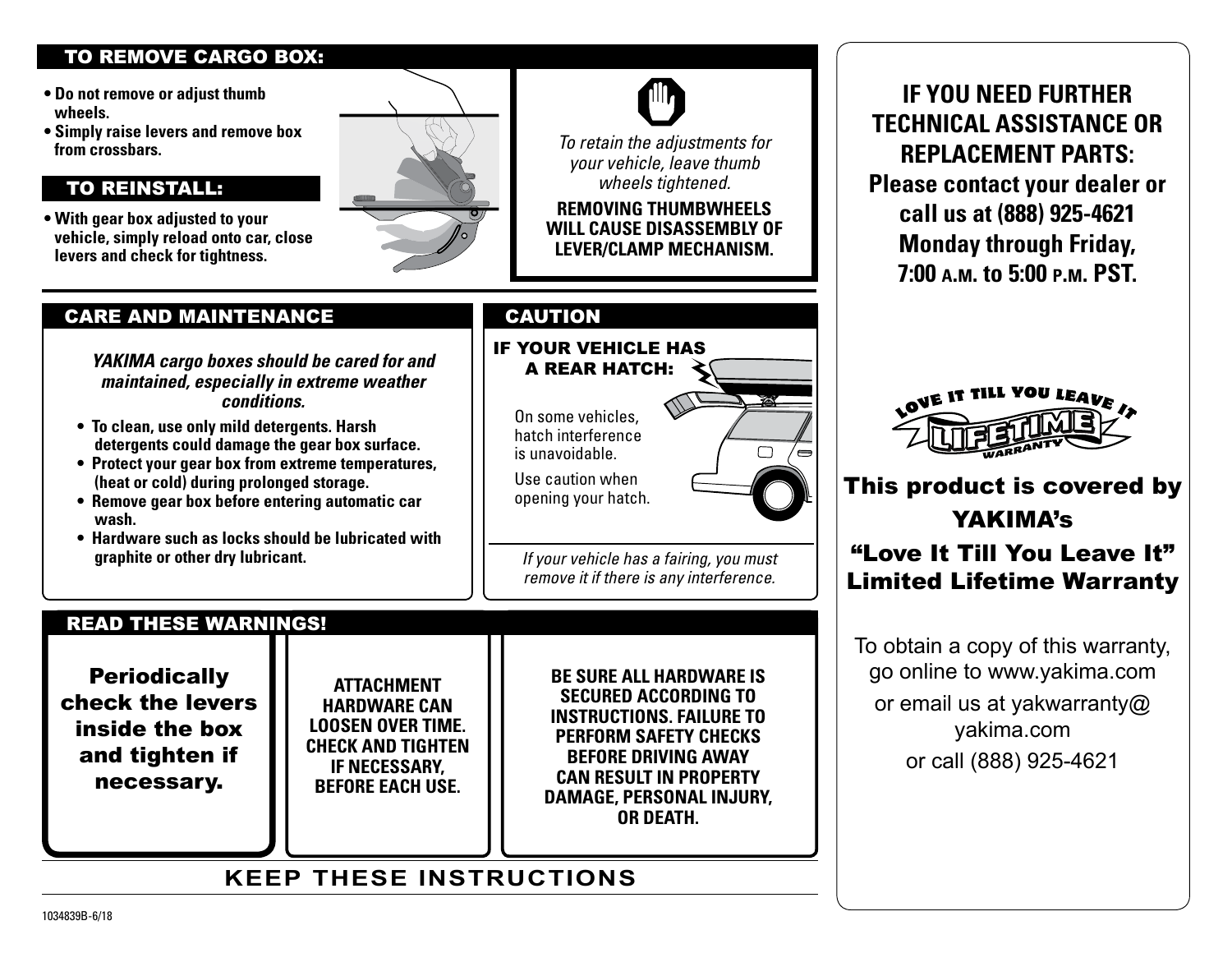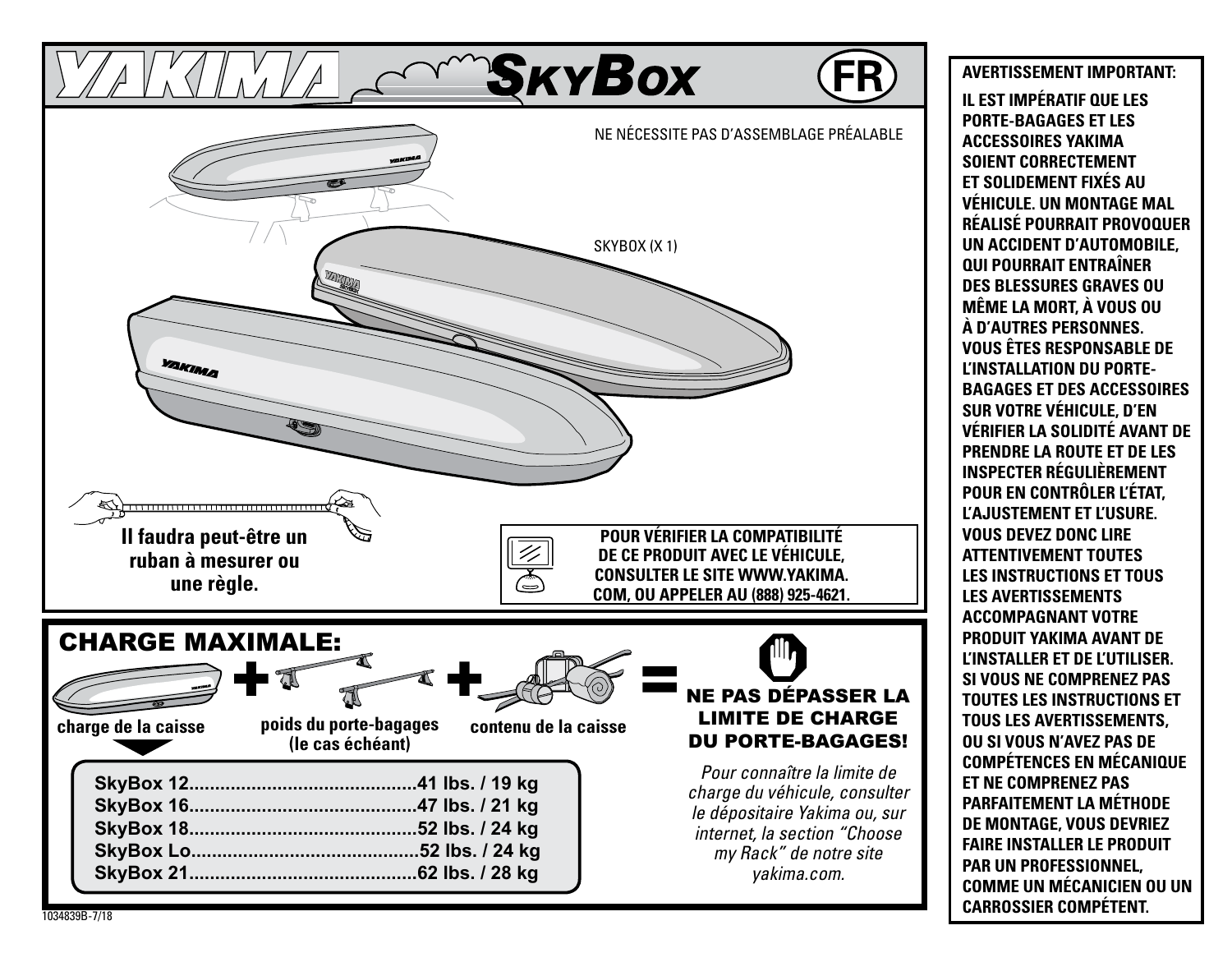

#### Ouvrir la caisse.

- **Insérer la clé. La tourner vers la gauche pour déverrouiller.**
- **Tourner le bouton (le bouton ne tourne pas si la caisse est verrouillée).**
- **Soulever le couvercle.**





#### **Le couvercle s'ouvre dans les deux**   $\mathbf{2}$ **sens pour faciliter le montage.**



**• Les loquets doivent être fermés avant d'ouvrir la caisse de l'autre côté. • N'ouvrir la caisse que par un côté à la fois.**

# **Basculer les leviers**  3 **complètement pour abaisser les pinces.**

À L'INTÉRIEUR DE LA CAISSE:



**Desserrer la molette de la glissière de 1/2 tour. Ne pas enlever la molette.**



## CHARGER LA CAISSE SUR LE VÉHICULE: *Si le véhicule a un déflecteur, il faut l'enlever si le déflecteur touche à la caisse.* **Déposer la caisse sur le véhicule, en plaçant les pinces à l'avant des barres transversales.**  *Cette opération est plus facile à deux personnes.* Ò 1034839B-8/18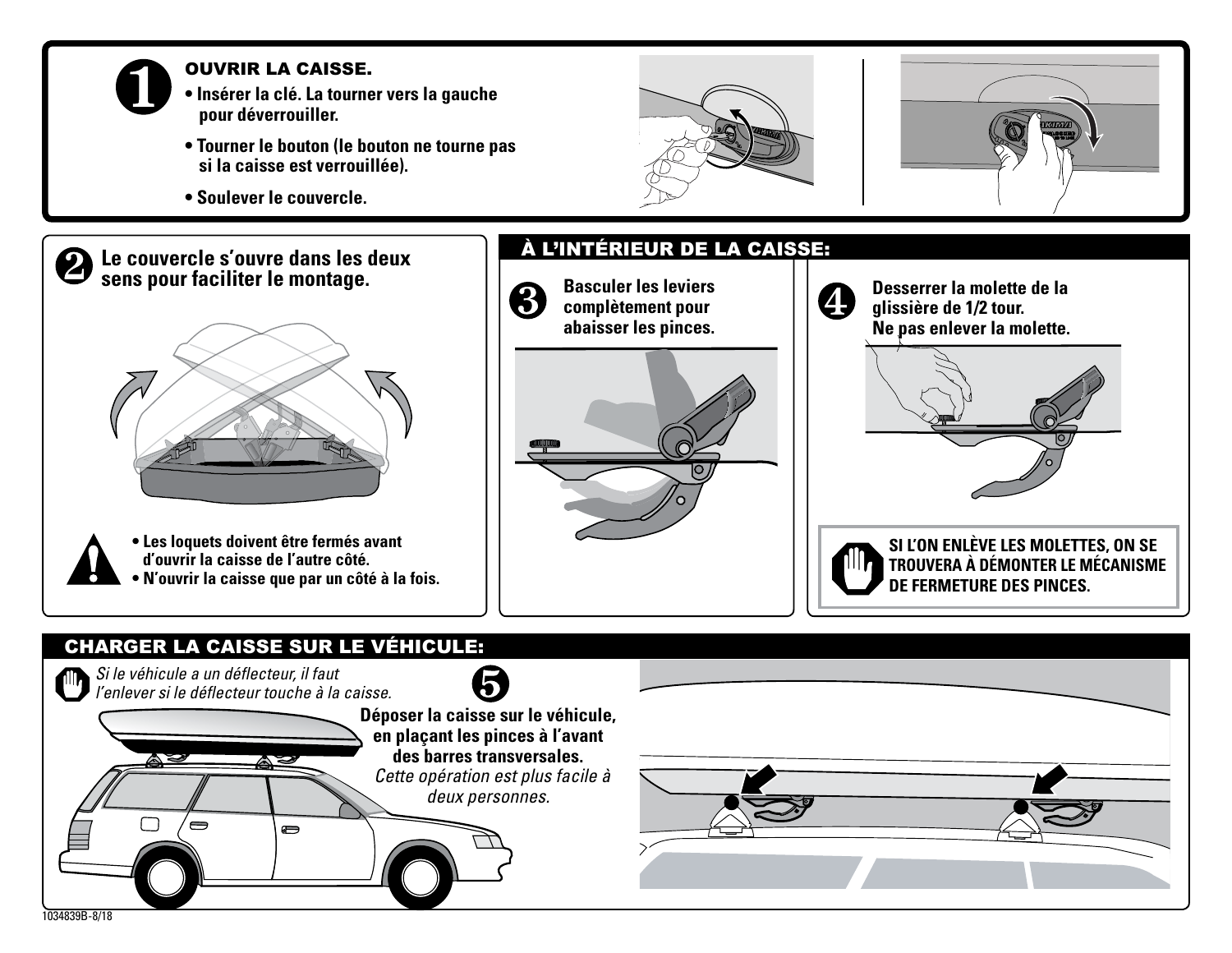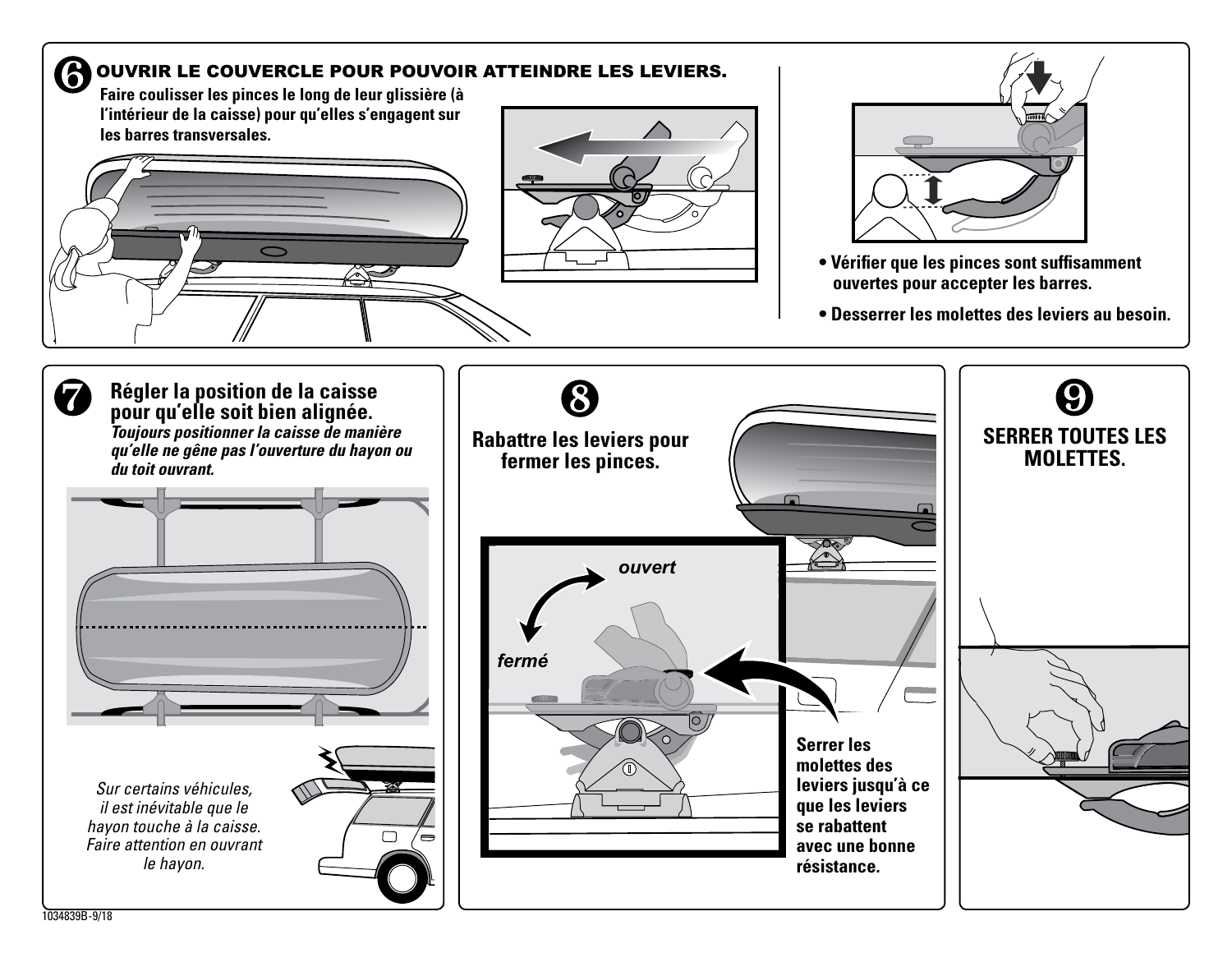

**FERMER LA CAISSE...** Rabattre le couvercle jusqu'à ce que le bouton revienne à l'horizontale. **Le bouton doit obligatoirement revenir à l'horizontale pour que la caisse soit de la caisse de la caisse de la** *fermée et qu'on puisse enlever la clé.*





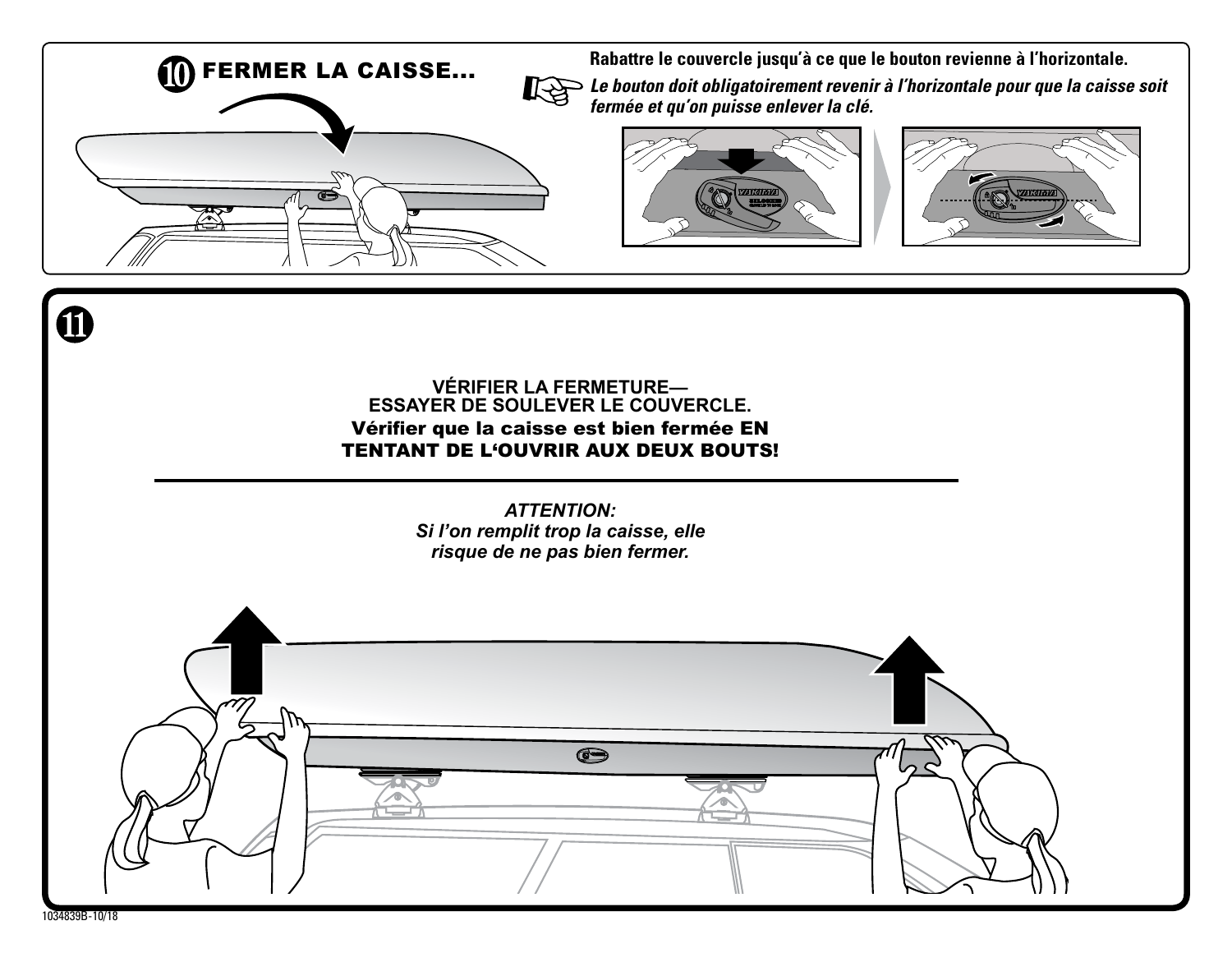#### **12** VÉRIFIER LE MONTAGE AVANT DE PRENDRE LA ROUTE



*S'assurer que le montage est solide en secouant la caisse.*

- **La caisse ne doit pas glisser sur les barres.**
- **Ouvrir la caisse et resserrer les leviers au besoin.**

Centerer les charges les plus lourdes dans le centre de la caisse.



#### Toujours arrimer la charge à l'intérieur de la caisse.

*Employer les points d'arrimage aménagés dans les longerons.*



#### **Pour verrouiller…**

- **Tourner la clé à droite.**
- **Pour déverrouiller, insérer la clé et la tourner vers la gauche. counterclockwise.**



*REMARQUE : la caisse doit être fermée et le bouton à l'horizontale pour qu'on puisse verrouiller la caisse et retirer la clé.*

#### **Pour remplacer le barillet de la serrure…**

- **Fermer la caisse.**
	- **Insérer la clé et la tourner de 45° vers la gauche. Enlever la clé.**





**• Insérer la nouvelle serrure en suivant les instructions qui l'accompagnent.** 



1034839B-11/18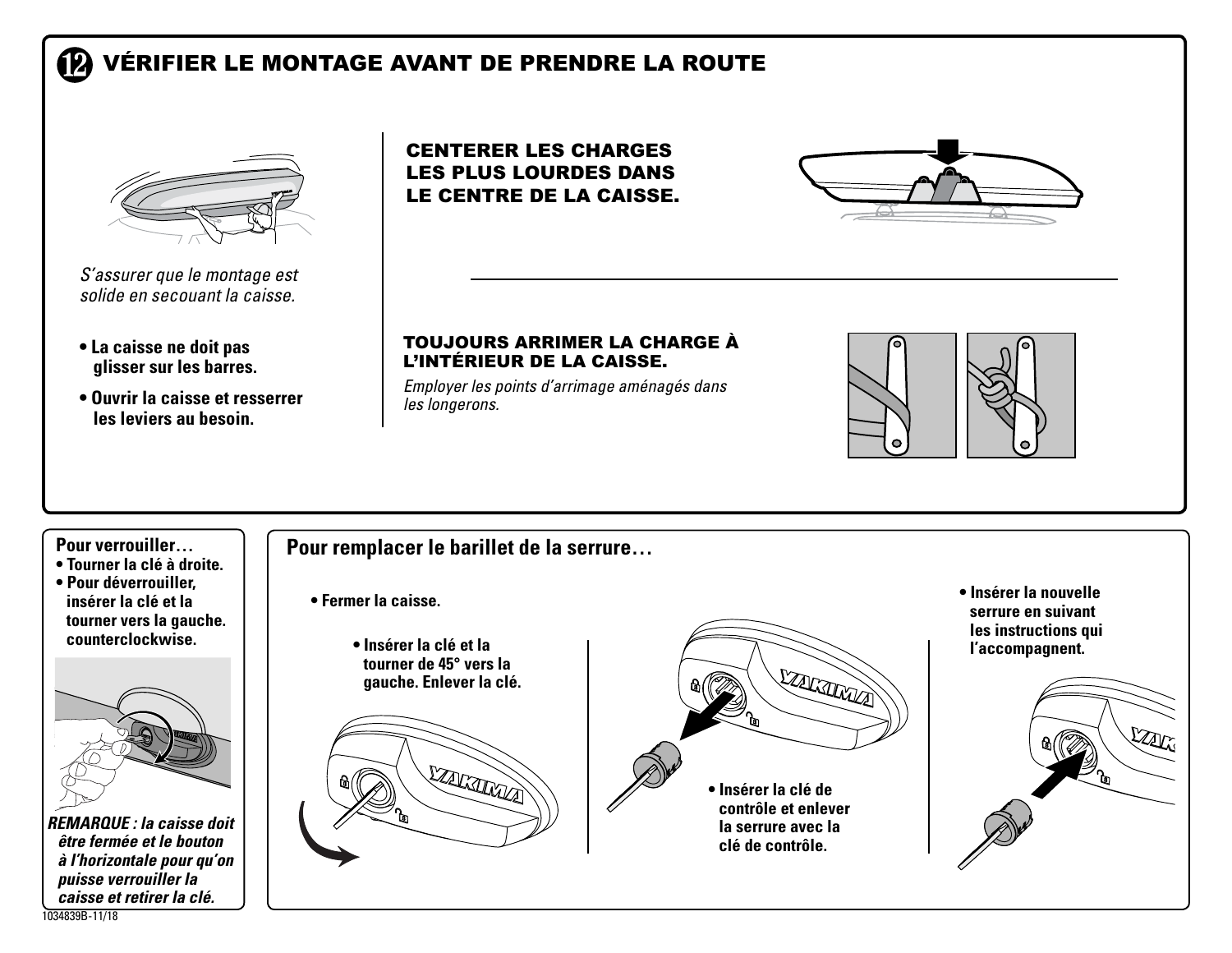#### POUR ENLEVER LA CAISSE:

- **Ne pas enlever ou dérégler les molettes.**
- **Il suffit de soulever les leviers et d'enlever la caisse des barres transversales.**

#### pour réinstaller:

**• Avec la caisse a réglée au véhicule, pour la réinstaller il suffit de la déposer sur le véhicule, de rabattre les leviers et de vérifier que tout est bien serré.**



#### ENTRETIEN

*Il faut prendre soin des caisses à bagages Série Pro et les entretenir, en particulier si les conditions météo sont très rigoureuses.*

- **Pour le nettoyage, n'employer que des savons doux. Les détergents agressifs pourraient endommager le fini de la caisse.**
- **Protéger la caisse des extrêmes de froid ou de chaleur quand elle est entreposée longtemps.**
- **Enlever la caisse avant de passer dans un lave-auto automatique.**
- **Lubrifier les pièces, comme les serrures, avec un lubrifiant sec (du graphite, par exemple).**

#### LIRE CES AVERTISSEMENTS!

Vérifier régulièrement les leviers à l'intérieur de la caisse et les resserrer au besoin.

**Les dispositifs de fixation peuvent se desserrer à la longue. Les inspecter et les resserrer au besoin, et avant chaque utilisation.**

**S'assurer que le montage est solide et conforme aux instructions. Si l'on n'effectue pas les vérifications de sécurité avant de prendre la route, on risque de provoquer des dommages, des blessures ou même la mort.**

#### **CONSERVER CES INSTRUCTIONS!**



 $\Box$ 

**SI L'ON ENLÈVE LES MOLETTES, ON SE TROUVERA À DÉMONTER LE MÉCANISME DE FERMETURE DES PINCES.**

#### SI LE VÉHICULE A UN HAYON:

Sur certains véhicules, il est inévitable que le hayon touche à la caisse.

Faire attention en ouvrant le hayon.

*Si le véhicule a un déflecteur, il faut l'enlever si le déflecteur touche à la caisse.* 

*Si vous avez besoin de renseignements techniques complémentaires ou de pièces de rechange: prière de contacter votre dépositaire ou appelez-nous au (888) 925-4621 du lundi au vendredi, entre 7 heures et 17 heures, heure*  attention *du Pacifique.*



Ce produit est couvert par la garantie limitée « Tant que durera notre histoire d'amour » YAKIMA

Pour se procurer une copie de cette garantie, aller en ligne à www.yakima.com <http://www. yakima.com/> ou nous envoyer un courriel à yakwarranty@ yakima.com <mailto: yakwarranty@yakima.com> ou appeler au (888) 925-4621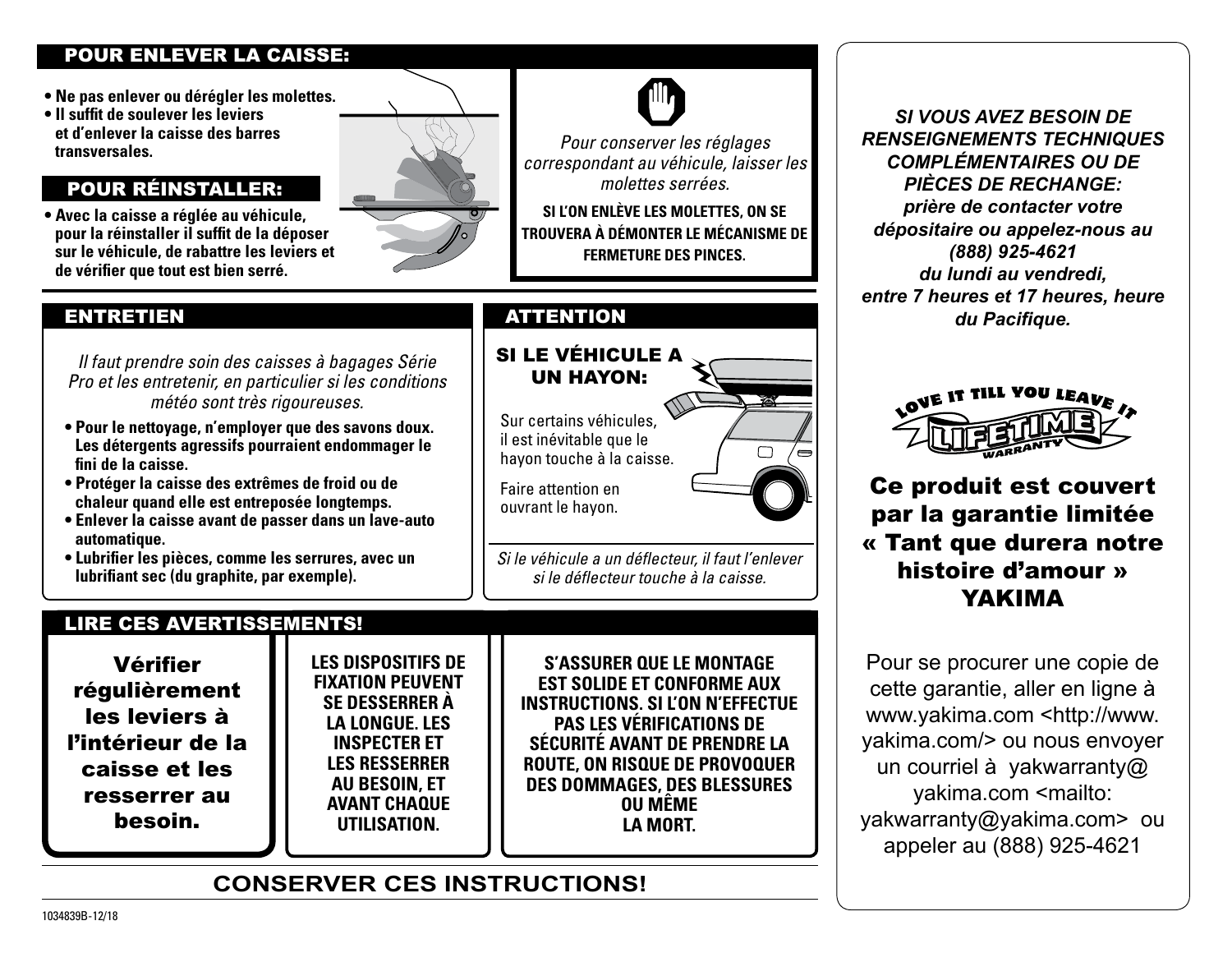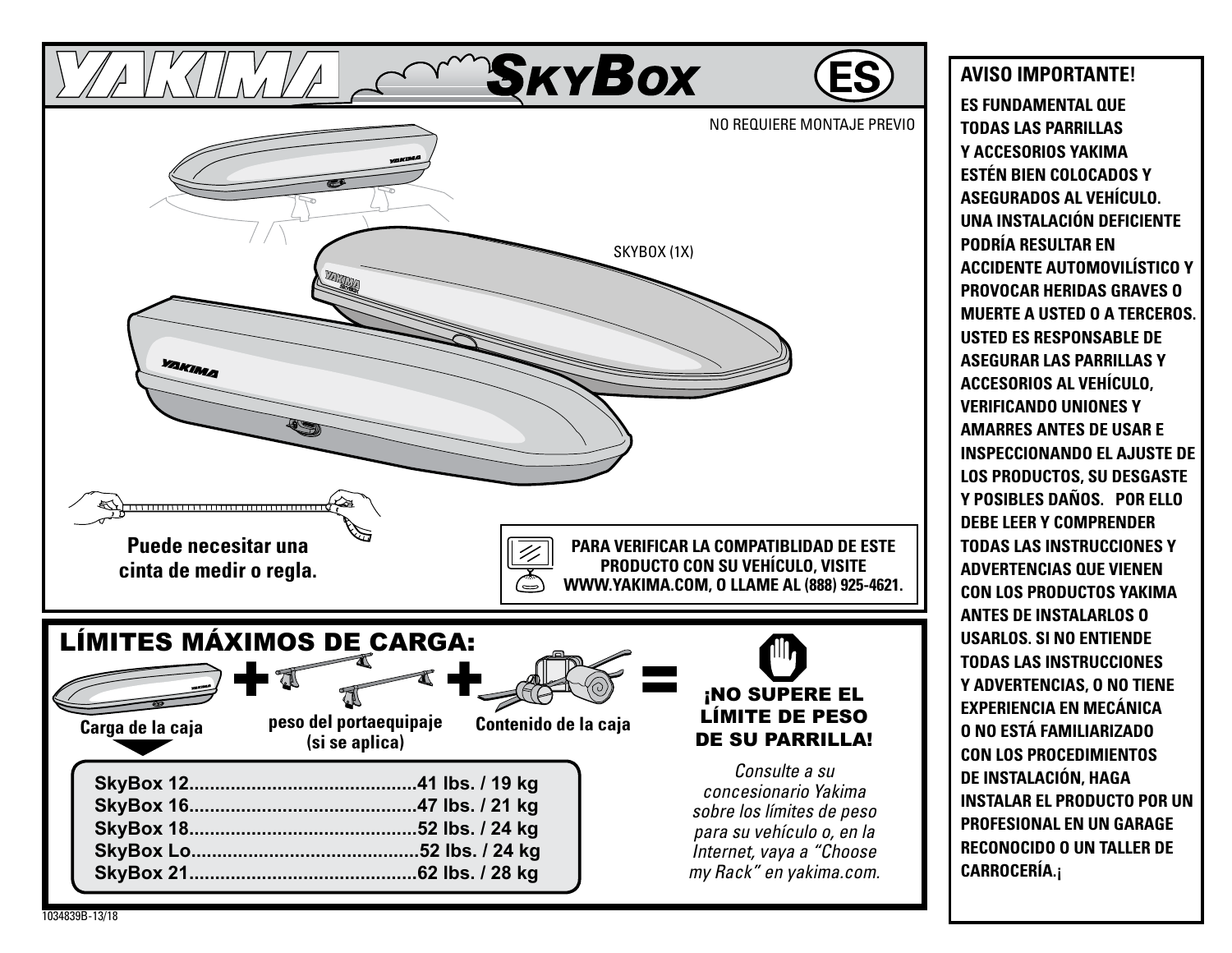

 $\mathbf{2}$ 

#### **ABRA LA CAJA.**

- **Inserte la llave. Gírela en sentido antihorario para destrabar la cerradura.**
- **Gire la manija (la manija no gira si la caja está cerrada con llave).**
- **Levante para abrir.**

**para facilitar la instalación.**

**antes de abrir el otro lado.**

**lado cada vez.**







# **CARGUE LA CAJA SOBRE EL VEHÍCULO:** *Si su vehículo tiene carena, debe quitarla si hay interferencia con la carena.***Coloque la caja sobre el vehículo con las abrazaderas al frente de los travesaños.** *Un amigo podría ayudar aquí.*  $\equiv$ Ò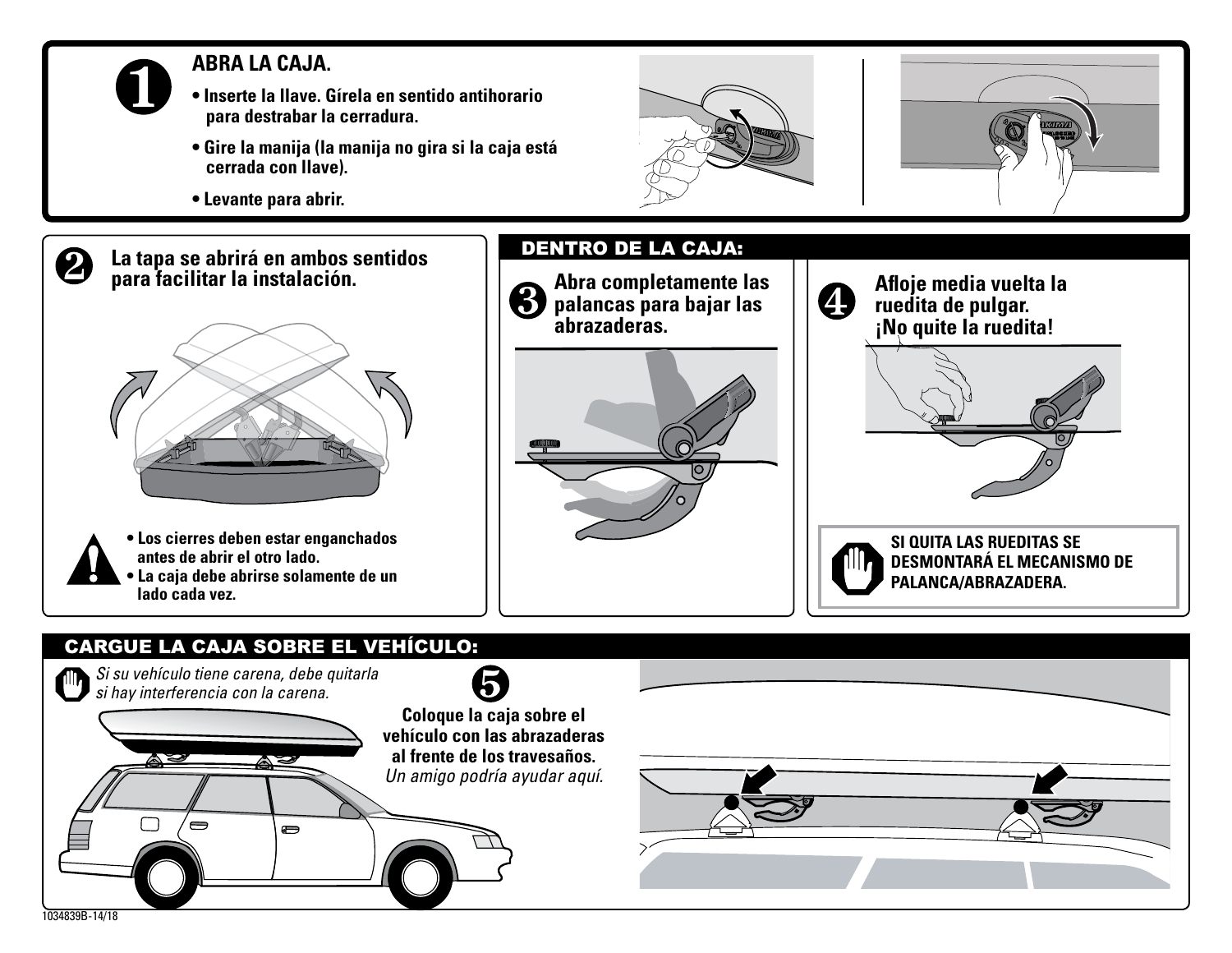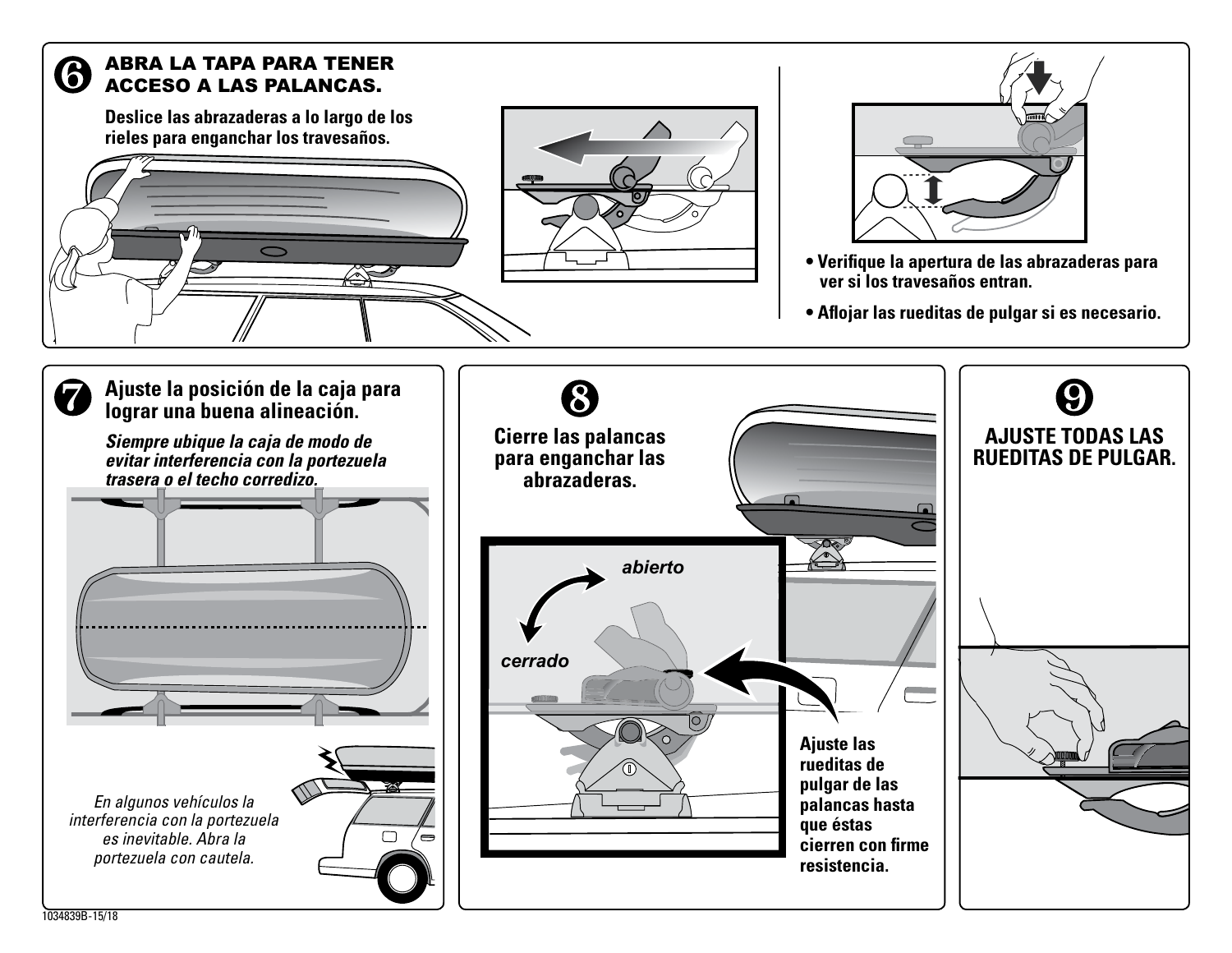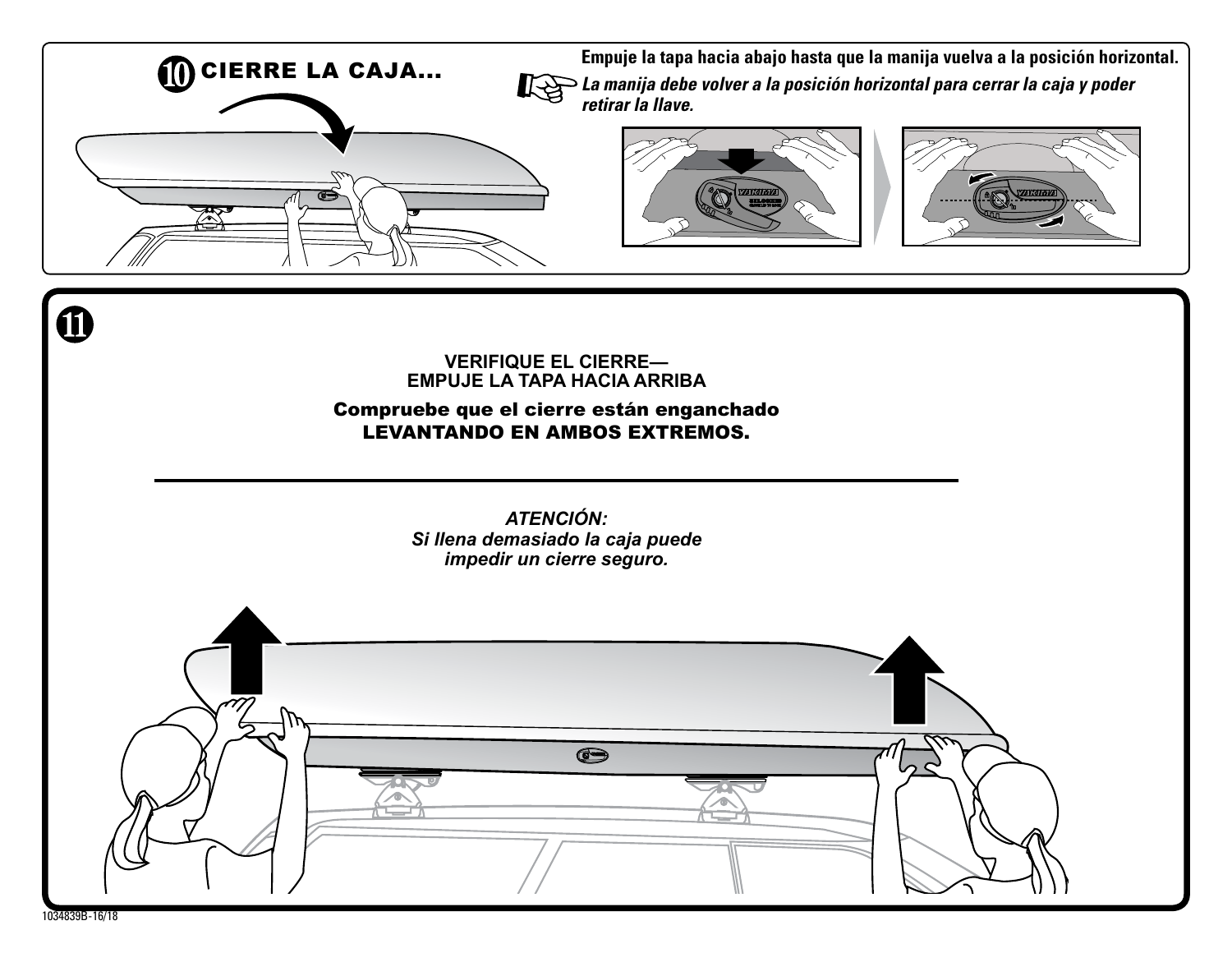#### **VERIFIQUE LA INSTALACIÓN ANTES DE PARTIR 12**



*Cerciórese de que la instalación está segura sacudiendo la caja.*

- **La caja NO debe deslizarse sobre los travesaños.**
- **Abra la caja y ajuste las palancas si es necesario.**

Coloque los artículos más pesados en el centro y fondo de la caja.



#### Siempre asegure la carga dentro de la caja.

*Use los agujeros para amarre en los rieles.*



#### **Para trancar…**

- **Gire la llave en sentido horario.**
- **Para desatrancar, inserte la llave y gírela en**



*NOTA: La caja debe estar cerrada y la manija en la posición horizontal para cerrar la caja y poder retirar la llave.*

#### **Para reemplazar el tambor del cerrojo…**

- **Cierre la caja.**
	- **sentido antihorario. Inserte la llave y gírela 45º en sentido antihorario. Retire la llave.**





**• Instale el nuevo tambor. Siga las instrucciones que vienen con el tambor del cerrojo.**



1034839B-17/18